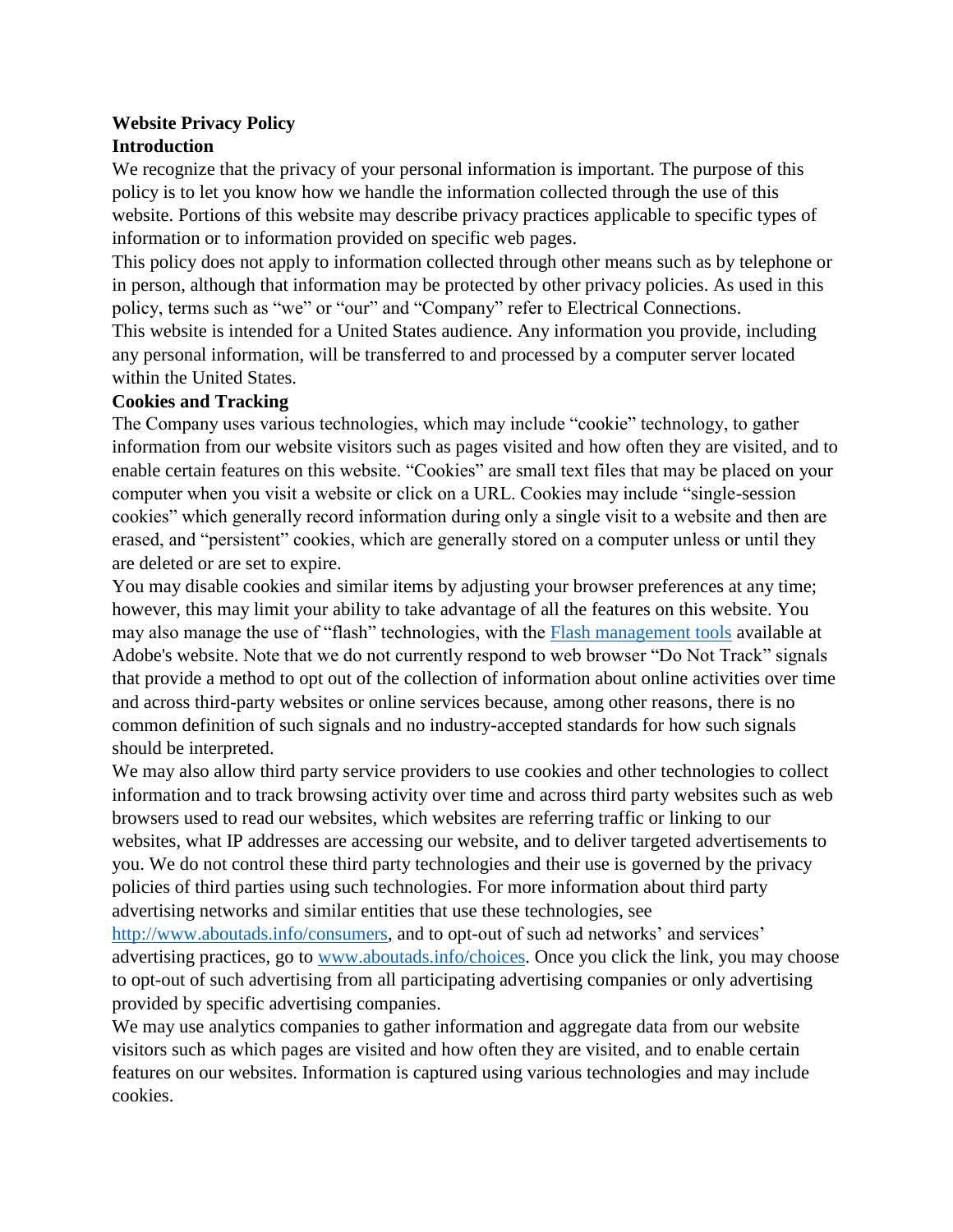We may use and disclose your activity information unless restricted by this policy or by law. Some examples of the ways we use your activity information include:

- Customizing your experience on the website including managing and recording your preferences.
- Marketing, product development, and research purposes.
- Tracking resources and data accessed on the website and visitor location.
- Developing reports regarding website usage, activity, and statistics.
- Assisting users experiencing website problems.
- Enabling certain functions and tools on this website.
- Tracking paths of visitors to this website and within this website.

# **Your Personal Information**

This website may include web pages that give you the opportunity to provide us with personal information about yourself. You do not have to provide us with personal information if you do not want to; however, that may limit your ability to use certain functions of this website or to request certain services or information.

We may use personal information for a number of purposes such as:

- To respond to an email or particular request from you.
- To personalize the website for you.
- To process an application as requested by you.
- To administer surveys and promotions.
- To provide you with information that we believe may be useful to you, such as information about health products or services provided by us or other businesses.
- To perform analytics and to improve our products, websites, and advertising.
- To comply with applicable laws, regulations, and legal process.
- To protect someone's health, safety, or welfare.
- To protect our rights, the rights of affiliates or related third parties, or take appropriate legal action, such as to enforce our Terms of Use.
- To keep a record of our transactions and communications.
- As otherwise necessary or useful for us to conduct our business, so long as such use is permitted by law.

We may use personal information to contact you through any contact information you provide through this website, including any email address, telephone number, cell phone number, text message number, or fax number. We may also share personal information within the Company, and we may combine personal information that you provide us through this website with other information we have received from you, whether online or offline, or from other sources such as from our vendors. For example, if you have purchased a product or service from us, we may combine personal information you provide through this website with information regarding your receipt of the product or service.

# **Sharing Personal Information**

We will only share your personal information with third parties as outlined in this policy and as otherwise permitted by law.

We may share personal information if all or part of the Company is sold, merged, dissolved, acquired, or in a similar transaction.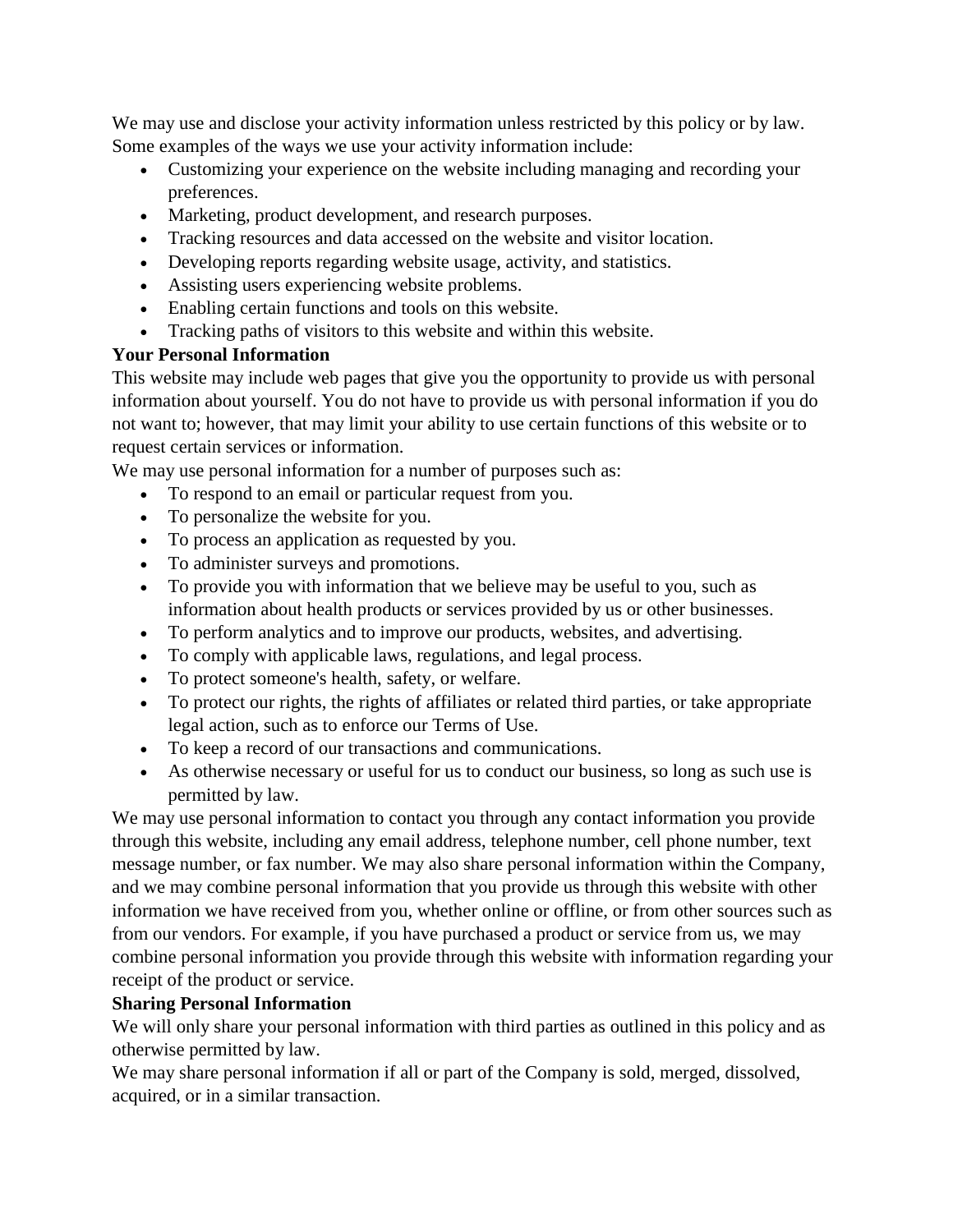We may share personal information in response to a court order, subpoena, search warrant, law or regulation. We may cooperate with law enforcement authorities in investigating and prosecuting activities that are illegal, violate our rules, or may be harmful to other visitors. If you submit information or a posting to a chat room, bulletin board, or similar "chat" related portion of this website, the information you submit along with your screen name will be visible to all visitors, and such visitors may share with others. Therefore, please be thoughtful in what you write and understand that this information may become public.

We may also share personal information with other third party companies that we collaborate with or hire to perform services on our behalf. For example, we may hire a company to help us send and manage email, and we might provide the company with your email address and certain other information in order for them to send you an email message on our behalf. Similarly, we may hire companies to host or operate some of our websites and related computers and software applications.

This website may permit you to view your visitor profile and related personal information and to request changes to such information. If this function is available, we will include a link on this website with a heading such as "My Profile" or similar words. Clicking on the link will take you to a page through which you may review your visitor profile and related personal information.

# **Website and Information Security**

We maintain reasonable administrative, technical and physical safeguards designed to protect the information that you provide on this website. However, no security system is impenetrable and we cannot guarantee the security of our website, nor can we guarantee that the information you supply will not be intercepted while being transmitted to us over the Internet, and we are not liable for the illegal acts of third parties such as criminal hackers.

## **Our Online Communication Practices**

We may send electronic newsletters, notification of account status, and other communications, such as marketing communications, on a periodic basis to various individuals and organizations. We may also send email communications regarding topics such as general health benefits, website updates, health conditions, and general health topics. We offer you appropriate consent mechanisms, such as opt-out, for marketing and certain other communications. As examples, you may opt-out as provided for in a specific email communication or contact us as described below in the section "Contact Us." Please be aware that opt-outs may not apply to certain types of communications, such as account status, website updates, or other communications.

### **Information for Children Under 13**

We will not intentionally collect any personal information from children under the age of 13 through this website without receiving parental consent. If you think that we have collected personal information from a child under the age of 13 through this website, please contact us. **Contact Us** 

To contact us regarding this policy and our related privacy practices, please email us at: [terri@eleconnections.com.](mailto:terri@eleconnections.com) If you believe we or any company associated with us has misused any of your information please contact us immediately and report such misuse.

### **Effective Date**

The effective date of this policy is August 1, 2016. **Changes to this Website Privacy Policy**